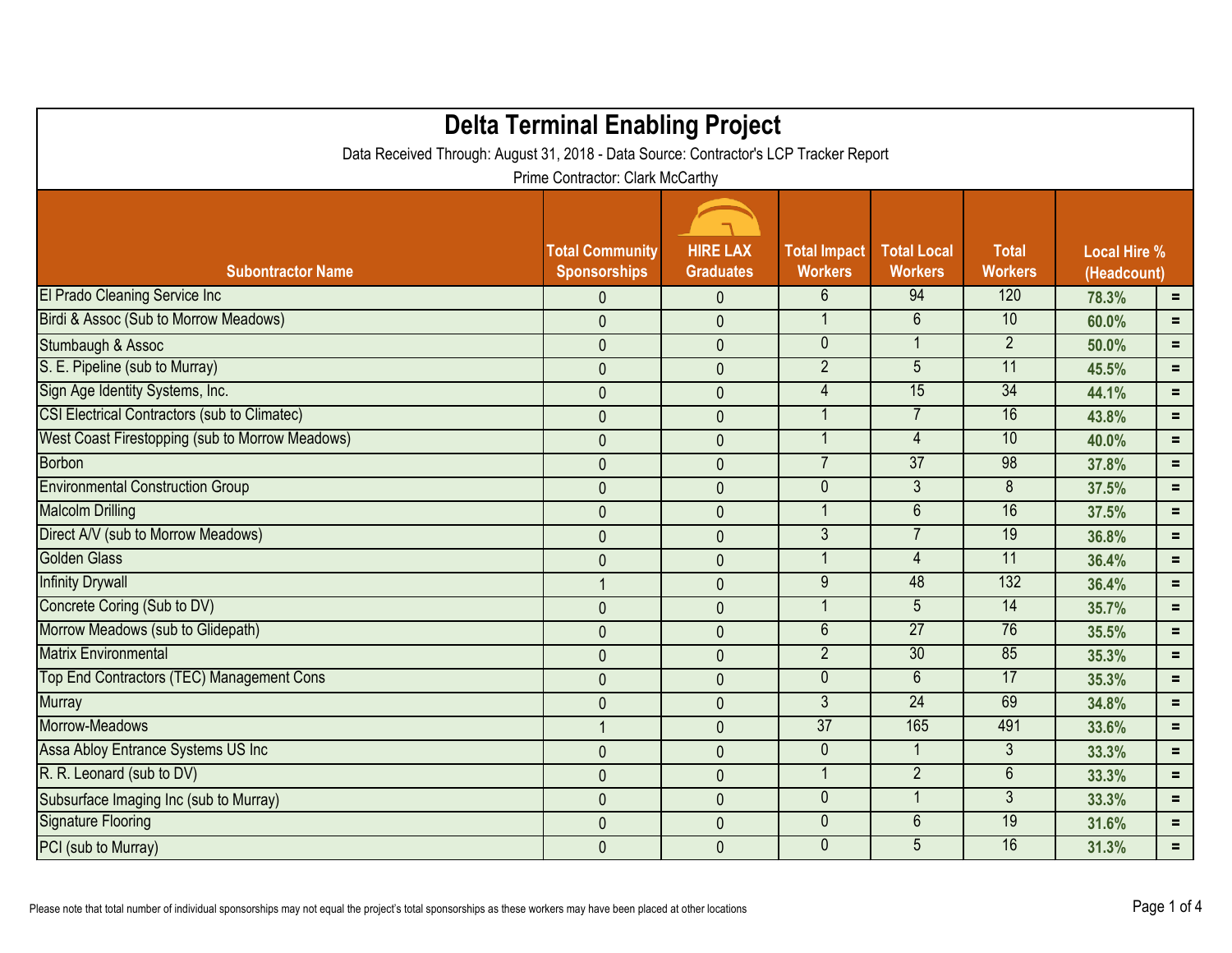| <b>Delta Terminal Enabling Project</b><br>Data Received Through: August 31, 2018 - Data Source: Contractor's LCP Tracker Report |                                               |                                     |                                       |                                      |                                |                                    |                         |
|---------------------------------------------------------------------------------------------------------------------------------|-----------------------------------------------|-------------------------------------|---------------------------------------|--------------------------------------|--------------------------------|------------------------------------|-------------------------|
| Prime Contractor: Clark McCarthy                                                                                                |                                               |                                     |                                       |                                      |                                |                                    |                         |
| <b>Subontractor Name</b>                                                                                                        | <b>Total Community</b><br><b>Sponsorships</b> | <b>HIRE LAX</b><br><b>Graduates</b> | <b>Total Impact</b><br><b>Workers</b> | <b>Total Local</b><br><b>Workers</b> | <b>Total</b><br><b>Workers</b> | <b>Local Hire %</b><br>(Headcount) |                         |
| Rutherford Inc (sub to Infinity)                                                                                                | $\mathbf{0}$                                  | $\mathbf 0$                         | $\overline{2}$                        | 4                                    | 13                             | 30.8%                              | $\equiv$                |
| Bragg Crane as (Sub to ADF)                                                                                                     | $\mathbf{1}$                                  | $\mathbf{0}$                        | $\overline{4}$                        | 12                                   | 40                             | 30.0%                              | $=$                     |
| Penhall                                                                                                                         | $\mathbf{0}$                                  | $\mathbf{0}$                        | $\overline{1}$                        | $\overline{8}$                       | $\overline{27}$                | 29.6%                              | $\equiv$                |
| <b>Building Electronic Controls (sub to Morrow Meadows)</b>                                                                     | $\mathbf{0}$                                  | $\mathbf{0}$                        | $\mathbf{0}$                          | 5 <sup>5</sup>                       | $\overline{18}$                | 27.8%                              | $\equiv$                |
| Dean Visosky Contractors, Inc. dba DV Contractors, Inc.                                                                         | $\mathbf{0}$                                  | $\mathbf{0}$                        | $\mathbf{1}$                          | 9                                    | 33                             | 27.3%                              | $=$                     |
| Critchfield Mechanical, Inc. of Southern California (CMI)                                                                       | $\mathbf{0}$                                  | $\mathbf{0}$                        | $\overline{3}$                        | $\overline{28}$                      | 106                            | 26.4%                              | $\overline{\textbf{V}}$ |
| <b>Commercial Scaffolding (sub to Infinity Drywall)</b>                                                                         | $\mathbf{0}$                                  | $\pmb{0}$                           | $\overline{0}$                        | $\overline{3}$                       | 12                             | 25.0%                              | $\equiv$                |
| Letner Roofing (aka Danny Letner)                                                                                               | $\mathbf{0}$                                  | $\mathbf{0}$                        | $\overline{2}$                        | 10                                   | 40                             | 25.0%                              | $\equiv$                |
| O C Vacuum Inc (sub to SE Pipeline)                                                                                             | $\mathbf{0}$                                  | $\mathbf{0}$                        | $\overline{0}$                        | $\mathbf{1}$                         | $\overline{4}$                 | 25.0%                              | $\equiv$                |
| P.S. Development Corp dba Comet Electric                                                                                        | $\mathbf{0}$                                  | $\mathbf{0}$                        | $\overline{0}$                        | $\overline{2}$                       | $\overline{8}$                 | 25.0%                              | $\equiv$                |
| <b>PCI</b>                                                                                                                      | $6\phantom{1}$                                | $\mathbf{0}$                        | 18                                    | 47                                   | 189                            | 24.9%                              | $\equiv$                |
| <b>McCarthy Building Companies</b>                                                                                              | $\mathbf{0}$                                  | $\mathbf{0}$                        | $\overline{2}$                        | 14                                   | 57                             | 24.6%                              | $=$                     |
| Cosco Fire Protection, Inc. - Sprinkler                                                                                         | $\mathbf{0}$                                  | $\mathbf{0}$                        | $\overline{0}$                        | $\overline{5}$                       | $\overline{21}$                | 23.8%                              | $\equiv$                |
| <b>Badger Daylighting</b>                                                                                                       | $\pmb{0}$                                     | $\pmb{0}$                           | $\mathbf{0}$                          | 3                                    | 13                             | 23.1%                              | $\equiv$                |
| <b>Pacific Architectural Woodworking</b>                                                                                        | $\mathbf{0}$                                  | $\mathbf{0}$                        | $\overline{1}$                        | $\overline{3}$                       | 13                             | 23.1%                              | $\equiv$                |
| PCI (sub to CMI)                                                                                                                | $\mathbf{0}$                                  | $\overline{0}$                      | $\overline{0}$                        | $\overline{5}$                       | $\overline{22}$                | 22.7%                              | $\equiv$                |
| RJ&J (sub to Morrow Meadows)                                                                                                    | $\mathbf{0}$                                  | $\mathbf{0}$                        |                                       | $\overline{4}$                       | 19                             | 21.1%                              | $\equiv$                |
| <b>Traffic Management</b>                                                                                                       | $\mathbf{0}$                                  | $\mathbf{0}$                        |                                       | $\overline{4}$                       | $\overline{20}$                | 20.0%                              | $\equiv$                |
| <b>ISEC</b>                                                                                                                     | $\mathbf{1}$                                  | $\mathbf{1}$                        | $\overline{2}$                        | $\overline{14}$                      | $\overline{77}$                | 18.2%                              | $=$                     |
| <b>Bragg Crane</b>                                                                                                              | $\mathbf{0}$                                  | $\mathbf{0}$                        | $\overline{4}$                        | 15                                   | 83                             | 18.1%                              | $\equiv$                |
| Western Industrial Contractors (sub to Glidepath)                                                                               | $\pmb{0}$                                     | $\mathbf 0$                         | $\overline{3}$                        | 11                                   | 63                             | 17.5%                              | $\equiv$                |
| Air Balance Co (sub to CMI)                                                                                                     | $\mathbf{0}$                                  | $\mathbf{0}$                        | $\mathbf{0}$                          | $\mathbf{1}$                         | $\overline{7}$                 | 14.3%                              | $\equiv$                |
| Brundage Bone Concrete Pumping dba JLS Concrete Pumping (sub to DV)                                                             | $\mathbf{0}$                                  | $\mathbf{0}$                        | $\overline{0}$                        | $\mathbf{1}$                         | $\overline{7}$                 | 14.3%                              | $=$                     |
| Commercial Scaffolding of CA Inc.                                                                                               | $\theta$                                      | $\pmb{0}$                           | $\mathbf{0}$                          | 1                                    | 8                              | 12.5%                              | $=$                     |
| Paramount Tile, Inc.                                                                                                            | $\mathbf{0}$                                  | $\mathbf{0}$                        | $\mathbf{0}$                          | $\overline{4}$                       | $\overline{32}$                | 12.5%                              | $=$                     |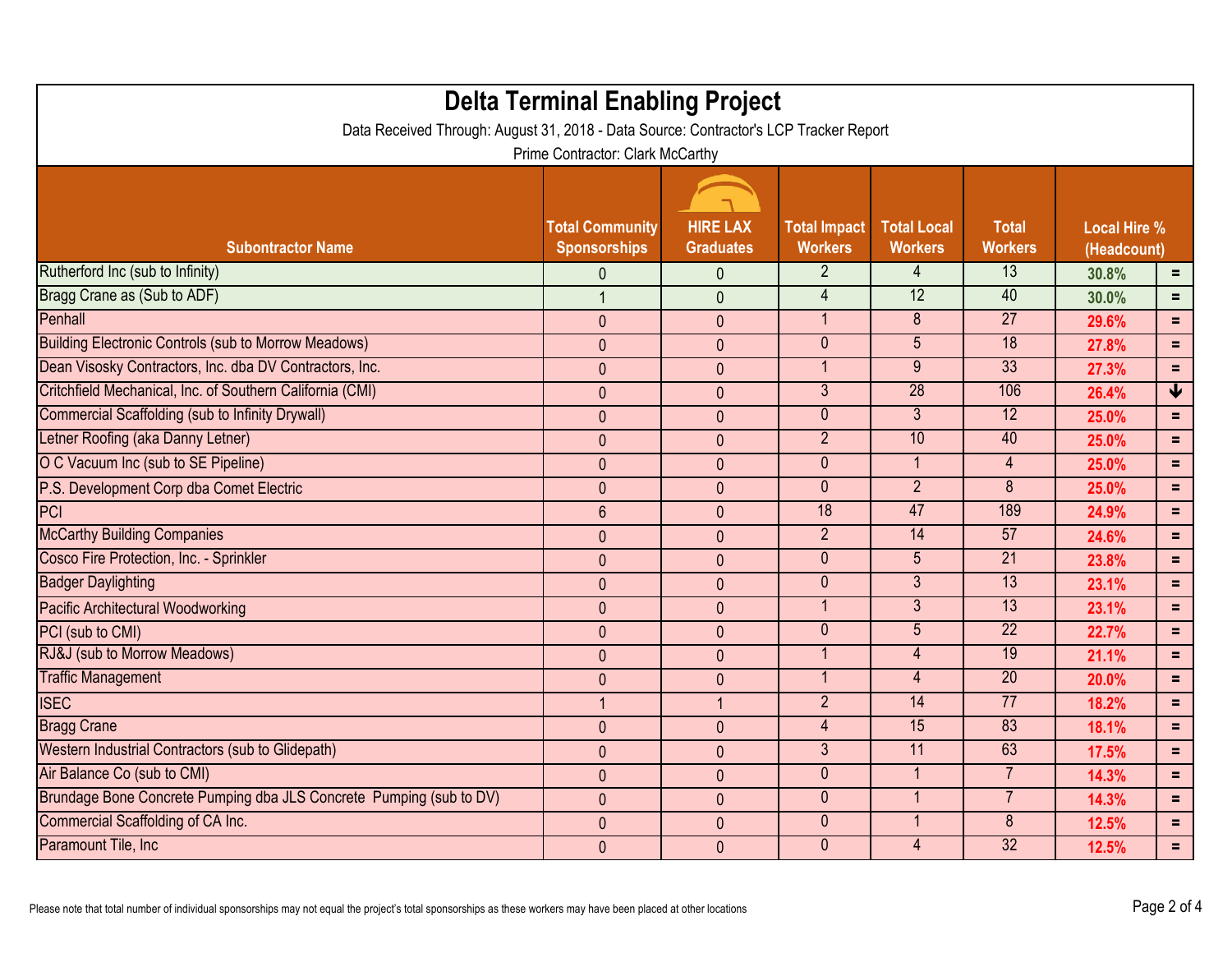| <b>Delta Terminal Enabling Project</b>                                                |                                               |                                     |                                       |                                      |                                |                                    |                |
|---------------------------------------------------------------------------------------|-----------------------------------------------|-------------------------------------|---------------------------------------|--------------------------------------|--------------------------------|------------------------------------|----------------|
| Data Received Through: August 31, 2018 - Data Source: Contractor's LCP Tracker Report | Prime Contractor: Clark McCarthy              |                                     |                                       |                                      |                                |                                    |                |
| <b>Subontractor Name</b>                                                              | <b>Total Community</b><br><b>Sponsorships</b> | <b>HIRE LAX</b><br><b>Graduates</b> | <b>Total Impact</b><br><b>Workers</b> | <b>Total Local</b><br><b>Workers</b> | <b>Total</b><br><b>Workers</b> | <b>Local Hire %</b><br>(Headcount) |                |
| The Rouse Company (MS Rouse)                                                          | $\overline{2}$                                | $\mathbf{0}$                        | $\mathbf{0}$                          | 5                                    | 40                             | 12.5%                              | $\equiv$ .     |
| <b>OTIS</b>                                                                           | $\mathbf{0}$                                  | $\mathbf{0}$                        | $\mathbf{1}$                          | $\overline{3}$                       | $\overline{25}$                | 12.0%                              | $=$            |
| Martin Integrated                                                                     | $\mathbf{0}$                                  | $\mathbf{0}$                        | $\mathbf{0}$                          | $\overline{2}$                       | 17                             | 11.8%                              | $=$            |
| Climatec, LLC (sub to CMI)                                                            | $\mathbf{0}$                                  | $\mathbf{0}$                        | $\overline{0}$                        |                                      | 11                             | 9.1%                               | $=$            |
| <b>Concrete Coring Company</b>                                                        | $\mathbf{0}$                                  | $\mathbf{0}$                        | $\overline{0}$                        |                                      | 11                             | 9.1%                               | $=$            |
| <b>Western Paving Contractors</b>                                                     | $\mathbf{0}$                                  | $\mathbf{0}$                        | $\mathbf{0}$                          |                                      | 13                             | 7.7%                               | $=$            |
| <b>Clark Construction Group</b>                                                       | $\mathbf{0}$                                  | $\mathbf{0}$                        | $\overline{0}$                        | $\overline{0}$                       | $\overline{2}$                 | 0.0%                               | $=$            |
| Connor Concrete Cutting & Coring (sub to CMAJV)                                       | $\mathbf{0}$                                  | $\mathbf{0}$                        | $\mathbf{0}$                          | $\overline{0}$                       | $\mathbf{1}$                   | 0.0%                               | $=$            |
| Connor Concrete Cutting & Coring (Sub to CMI)                                         | $\mathbf{0}$                                  | $\mathbf{0}$                        | $\overline{0}$                        | $\overline{0}$                       | $\overline{7}$                 | 0.0%                               | $=$            |
| Connor Concrete Cutting & Coring (Sub to Morrow Meadows)                              | $\mathbf{0}$                                  | $\mathbf{0}$                        | $\overline{0}$                        | $\mathbf{0}$                         | $9\phantom{.}$                 | 0.0%                               | $=$            |
| Connor Concrete Cutting & Coring (Sub to Murray)                                      | $\mathbf{0}$                                  | $\mathbf{0}$                        | $\overline{0}$                        | $\overline{0}$                       | 9                              | 0.0%                               | $=$            |
| Connor Concrete Cutting & Coring (Sub to RJ&J)                                        | $\mathbf{0}$                                  | $\pmb{0}$                           | $\overline{0}$                        | $\mathbf{0}$                         | $\overline{4}$                 | 0.0%                               | $=$            |
| Digital Decora (sub to ISEC)                                                          | $\mathbf{0}$                                  | $\mathbf{0}$                        | $\mathbf{0}$                          | $\overline{0}$                       | 3 <sup>1</sup>                 | 0.0%                               | $=$            |
| <b>Exsell Sales (sub to Comet)</b>                                                    | $\mathbf{0}$                                  | $\mathbf{0}$                        | $\overline{0}$                        | $\overline{0}$                       | $\overline{3}$                 | 0.0%                               | $=$            |
| Glow Electric (sub to Cosco)                                                          | $\mathbf{0}$                                  | $\mathbf{0}$                        | $\mathbf{0}$                          | $\overline{0}$                       | $\overline{4}$                 | 0.0%                               | $=$            |
| Hill Crane Services (Sub to CMI)                                                      | $\mathbf{0}$                                  | $\mathbf{0}$                        | $\overline{0}$                        | $\overline{0}$                       | $\overline{5}$                 | 0.0%                               | $=$            |
| KDC Inc dba Dynalectric (sub to Glidepath)                                            | $\mathbf{0}$                                  | $\mathbf{0}$                        | $\mathbf{0}$                          | $\mathbf{0}$                         | 8                              | 0.0%                               | $=$            |
| Marco Crane & Rigging Co.                                                             | $\mathbf{0}$                                  | $\mathbf{0}$                        | $\mathbf{0}$                          | $\overline{0}$                       | $\overline{1}$                 | 0.0%                               | $=$            |
| PCI (sub to Traffic Management)                                                       | $\mathbf{0}$                                  | $\mathbf{0}$                        | $\overline{0}$                        | $\overline{0}$                       | $\overline{7}$                 | 0.0%                               | $=$            |
| Standard Drywall (sub to Letner Roofing)                                              | $\mathbf{0}$                                  | $\mathbf{0}$                        | $\overline{0}$                        | $\overline{0}$                       | $6\phantom{a}$                 | 0.0%                               | $=$            |
| Surety Mechanical, Inc (sub to Murray)                                                | $\mathbf{0}$                                  | $\mathbf{0}$                        | $\overline{0}$                        | $\overline{0}$                       | $\overline{2}$                 | 0.0%                               | $=$            |
| Torrent Resources CA, Inc. (sub to Murray)                                            | $\mathbf{0}$                                  | $\mathbf{0}$                        | $\overline{0}$                        | $\overline{0}$                       | 3 <sup>1</sup>                 | 0.0%                               | $=$            |
|                                                                                       | 12                                            | 1                                   | 132                                   | 736                                  | 2409                           | 30.6%                              | $\blacksquare$ |